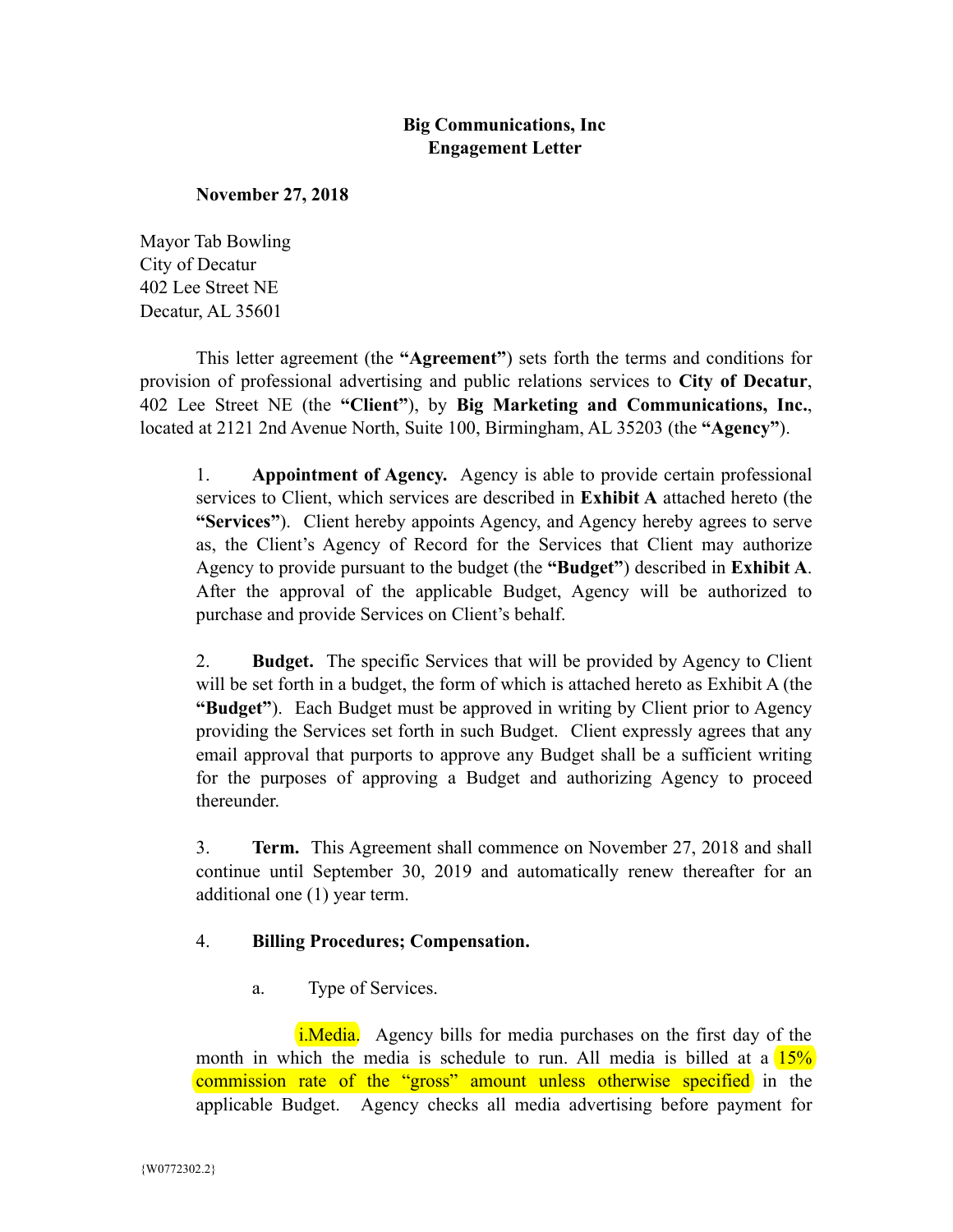media is approved, and Client may request a copy of tear sheets associated with the media purchased through a written request. All media placement requests shall name the Client as Advertiser and the Agency as Client's Agency of Record. Agency will service and bill Client each month. Once payment has been made to Agency, Agency assumes full financial responsibility for remitting payment to the media in a timely manner. If, however, the Client fails to remit payment to the Agency, then financial responsibility for payment lies with the Client and not with the Agency. This agreement shall remain in effect until such time that the Agency notifies media that the Client/ Agency relationship has been discontinued and until all payments due have been satisfied by the Client.

ii.Creative/Production. All creative and production projects are billed upon completion of the project. These projects are billed to the approved estimated/budgeted amount with a 15% variance for over/under projects. Progress billing will be used on creative and production projects with estimates/budgets greater than \$25,000. The progress will be billed upon 1/3, 2/3 and final completion of the project – in equal amounts.

iii.Other Services. All other Services included but not limited to account service fees, retainer fees, public relations fee and media traffic fees are billed on the last day of the month in which the charge is incurred.

b. General Terms. All invoices are due within 30 days of the date of the invoice. Any retainers are estimated and billed monthly and are billed on the last day of the month the work is performed. Hard costs are billed monthly to client and are not included in retainer/agency fee unless specified in scope of work. Shipping charges, faxes, long distance telephone calls, travel expenses, delivery charges, overnight delivery service and other expenses that may accrue to a project but cannot be accurately estimated in advance of production are not included in estimates and are billed separately. In the event of default in payment, Client shall pay Agency all costs and expenses, including attorneys' fees, the fees of collection agencies and other expenses incurred in enforcing any of the terms or conditions thereof. The venue for any such legal action shall be Morgan County, Alabama.

5. **Confidentiality.** Neither Client nor Agency shall disclose any Confidential Information other than to employees, agents and other parties that are necessary to fulfill the terms of this Agreement and as otherwise permitted by the other party in writing. This obligation shall survive the Term of this Agreement. For purposes hereof, "Confidential Information" is defined as any non-public, secret or proprietary information, designated orally or in writing as "Confidential" or "Proprietary" or in like words or any information which the receiving party knows or should know is treated as confidential by the disclosing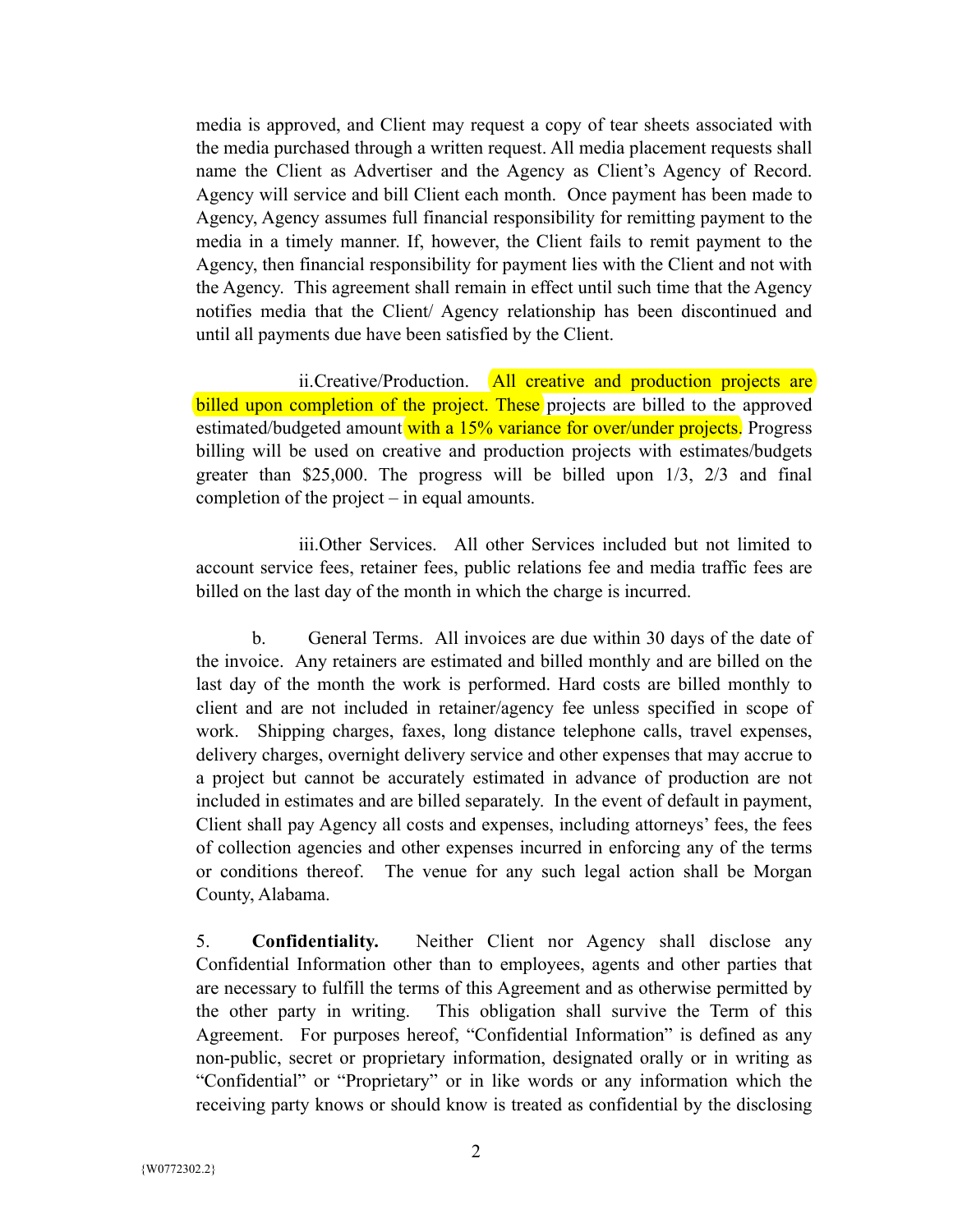party. Upon written request therefor, each party shall return to the other party or destroy all Confidential Information in its possession or control. Either party shall be entitled to seek an injunction or other appropriate equitable or legal relief to restrain any breach or threatened breach of this Agreement. Notwithstanding the foregoing, Confidential Information shall not include any information that is (i) publicly known at the time of its disclosure through no fault of the receiving party; (ii) made known to the public by the disclosing party subsequent to its communication to the receiving party; (iii) available to the receiving party from third parties who in making such disclosure breach no law or confidentiality obligation; (iv) generated independently of and prior to its receipt from the disclosing party; or (v) required by law or other legal authority to be disclosed, provided that the receiving party gives the disclosing party prior notice of the required disclosure so that appropriate protective orders or other legal remedies may be sought and provided that such information be used only for the purposes for which the order was issued and only to the extent necessary for compliance with the order.

6. **Ownership.** Subject to the exceptions outlined below and to timely and accurate payment by Client, all works, and any elements thereof, created, performed, delivered, contributed or prepared by Agency pursuant to this Agreement and delivered to Client, and any results and proceeds therefrom, are and will be the sole and exclusive property of Client (the **"Client Work"**). Such Client Work shall constitute a work or works for hire, and Agency agrees to deliver such transfer or ownership documents necessary to reflect such ownership status. Notwithstanding the foregoing, such works shall not be considered "delivered" for purposes hereby until Client has approved and accepted delivery of Client Work and Media in final form and rendered payment in full therefor. For avoidance of doubt, such works shall not be considered "delivered" for purposes hereof if Agency pitches [ideas, mock-ups, story boards, etc.] to client in draft form. Agency shall notify Client if any elements in the delivered works are licensed to Agency by any third party or ownership of such element(s) is retained by Agency. In the event of such third party or retained ownership of any element in any Client Work, Agency hereby represents and warrants that it has the right to license such elements to Client for the duration of the copyright in any such Client Work, and Agency does hereby grant a non-exclusive license for any such element included in any Client Work.

#### 7. **Indemnification**.

a. By Agency. Agency agrees to indemnify, defend and hold harmless Client, its affiliates, subsidiaries, officers and employees, from any and all claims, liabilities, losses and costs, including reasonable attorney fees, arising as a result of third party claims that Client's use of any Media or Client Work in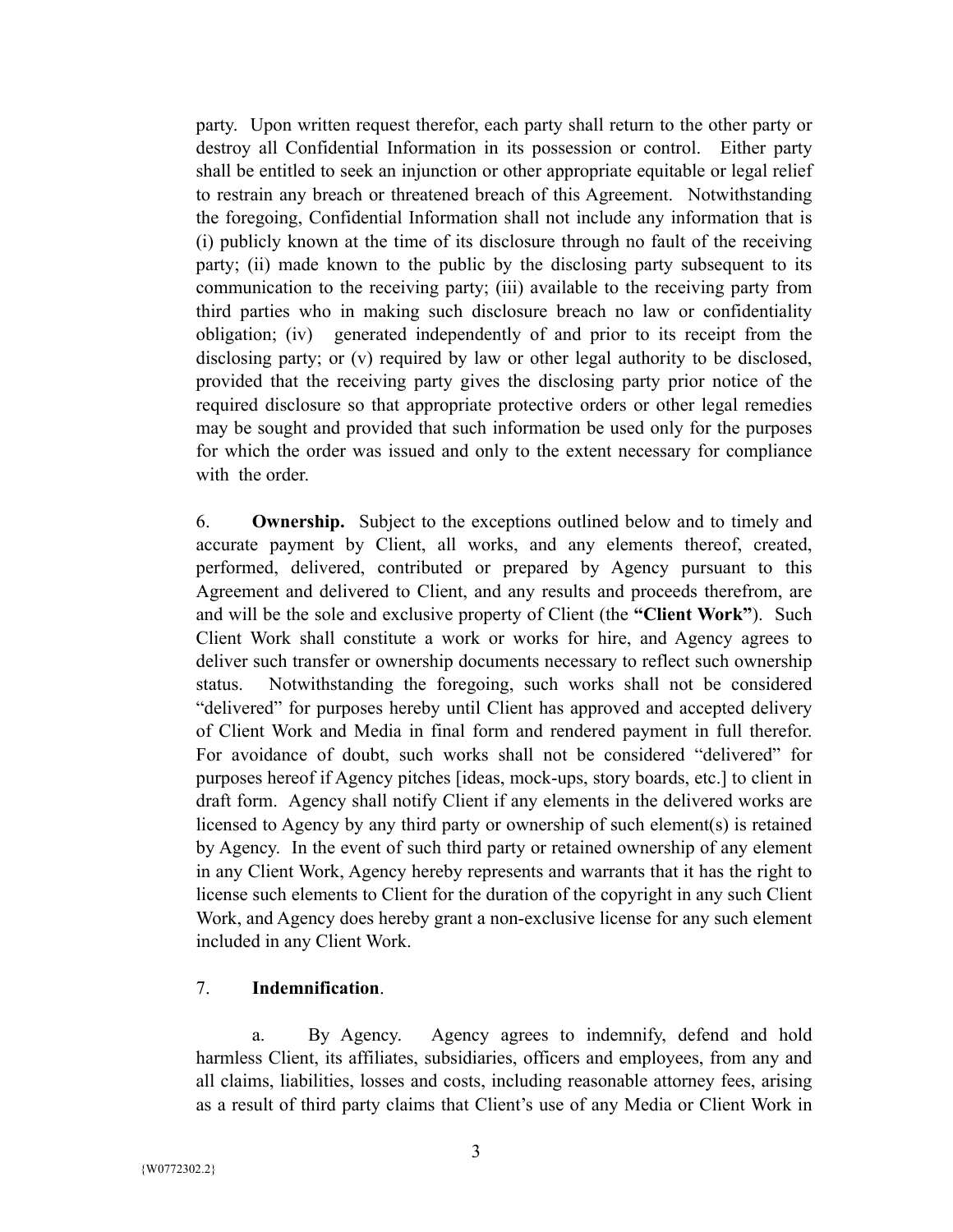accordance with the terms of this Agreement is in violation of the intellectual property rights of such third party under the laws of the United States. Notwithstanding anything to the contrary provided herein, Agency shall not be liable for the failure of third party media or suppliers to meet their obligations, nor shall Agency be liable for delay, omission or error in any advertisement in the absence of willful fault or negligence, or when any omission or error is made substantially in reliance on materials or information supplied by Client.

b. By Client. To the extent allowed by state law, Client agrees to indemnify, defend and hold harmless Agency, its affiliates, subsidiaries, officers and employees, from any and all claims, liabilities, losses and costs, including reasonable attorney fees, arising as a result of third party claims resulting from any materials supplied by Client to Agency. All representations, warranties and indemnification under this Agreement shall survive termination of this agreement.

8. Termination. Either party may terminate this Agreement by sending thirty (30) days written notice to the other party; provided, however that the termination of this Agreement shall not relieve Client from any obligation to pay to Agency any all fees and costs with respect to any Services hereunder (as such terms are defined herein) that are outstanding or committed as of the date of such termination, and Client shall remain liable for any costs incurred in any media buy, including without limitation print, broadcast, outdoor, online and social media outstanding or committed as of the date of termination. Furthermore, all other sums due to Agency for any Services shall be billed to the Client within five (5) days of completion, and shall be due and payable by the Client upon receipt. Any unused or rejected marketing, public relations, advertising or other graphic design programs, plans, designs, and ideas prepared by the Agency will remain the property of the Agency, and shall be used as it sees fit, provided it does not involve the release of any confidential information regarding the Client's business or methods of operation.

#### 9. **General Matters**.

a. Authorization. Each of Agency and Client represent and warrant that to the other that, solely with respect to itself, the execution, delivery, and performance of this Agreement and each Budget has been duly authorized by all necessary action by such party. Furthermore, each party further represents and warrants that this Agreement is a legal, valid, and binding obligation of such party.

b. Notice. Any notices given pursuant to this Agreement shall be delivered by hand delivery, United States mail, or established overnight courier such as Federal Express, at the addresses set forth in the opening paragraph of this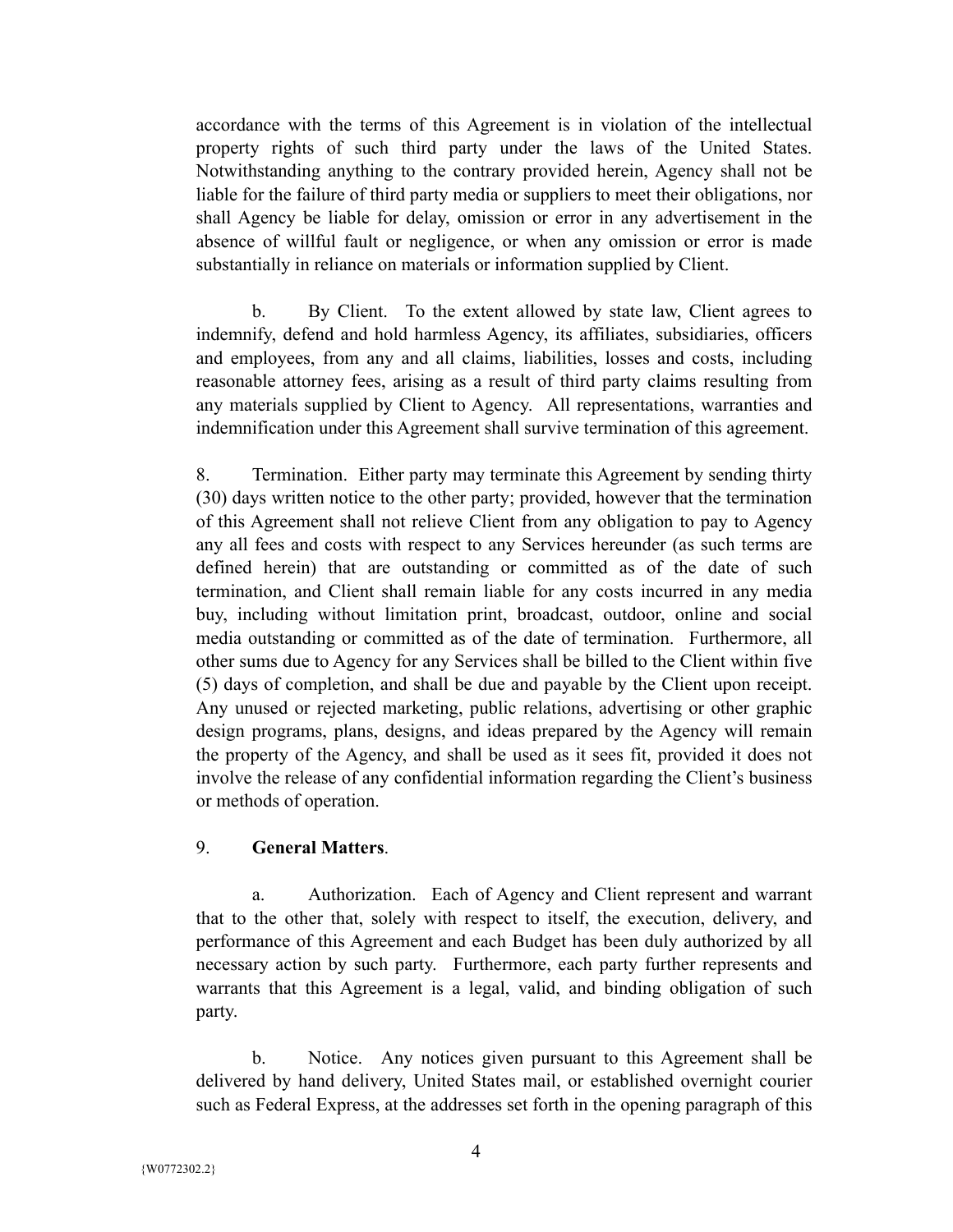Agreement. Additionally, any notices may be provided by e-mail, provided that the other party acknowledges receipt of such e-mail by return e-mail, or otherwise in writing.

c. Arbitration. Either party may elect to arbitrate any disputes under this Agreement using the rules of the America Arbitration Association.

d. Entire Agreement. This writing contains the entire agreement of the parties. No representations were made or relied on by either party, other than those expressly set forth herein.

e. Modification. Any amendment or modification of this Agreement must be done in writing and signed by Agency and Client.

f. Governing Law; Jurisdiction. This Agreement shall be governed by and construed in accordance with the laws of the State of Alabama. By execution of this Agreement, Agency and Client consent to personal jurisdiction in the state and federal courts of the State of Alabama located in Morgan County, Alabama.

Date: November 27, 2018

#### **City of Decatur**

By: Tab Bowling

Its: Mayor

#### **BIG COMMUNICATIONS, INC.**

- By: John L Montgomery III
- Its: President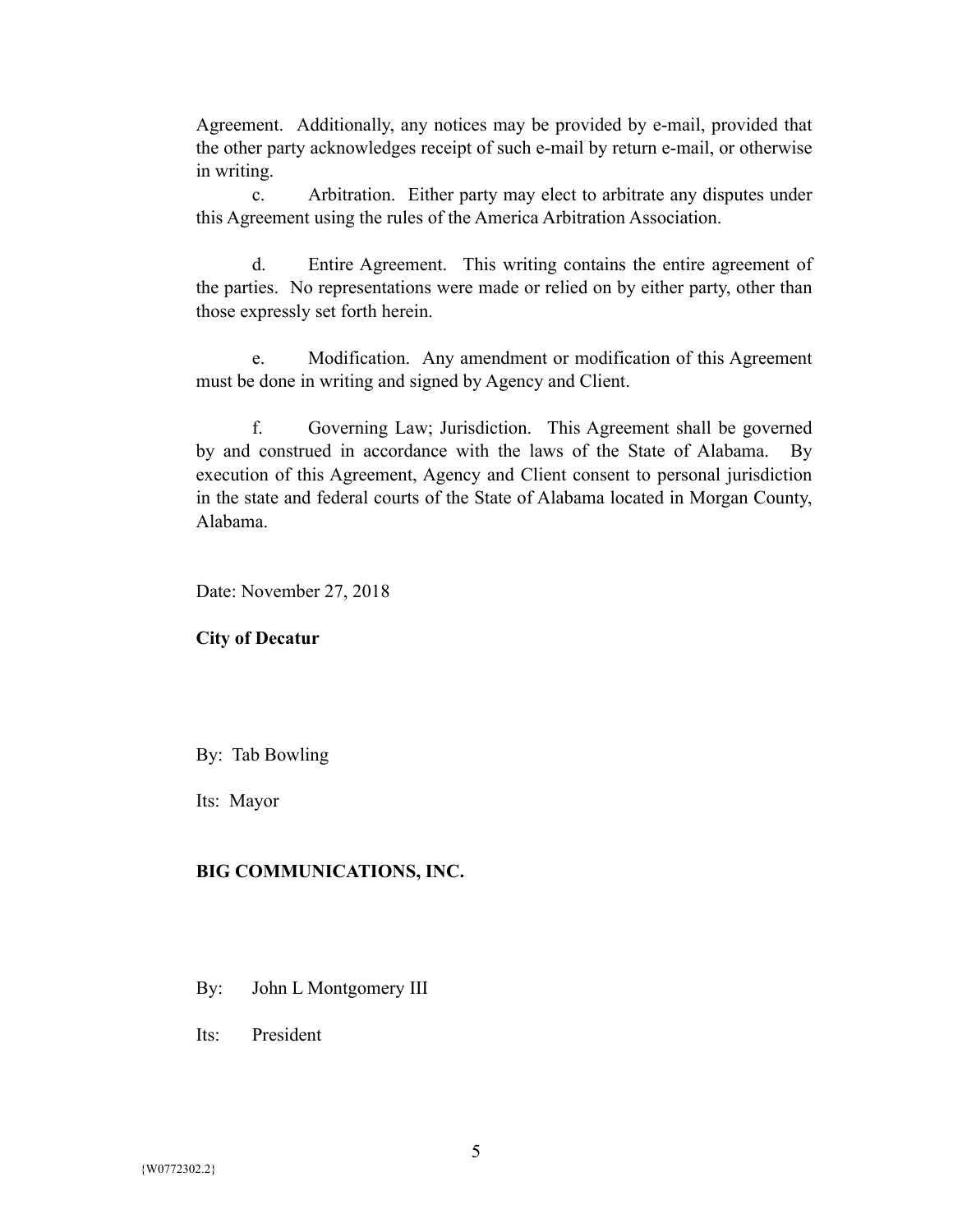# **EXHIBIT A The Services and The Budget**

### **Research + Strategic Marketing & Planning**

- Discovery Brand Session & Process
- Identification of target audiences & sub-Groups
- Research and data gathering, analytics and consolidated insights

# **Brand Implementation (Municipal Positioning)**

• Target market analysis

 • Competitive landscape review and analysis (visual spectrum and color palette of the industry)

- Brand Action Plan (Including Priorities & Implementation Strategy)
- Brand Story & Message

 • Brand logo & style guide - primary & secondary logo mark, type specimen, fonts and color palette

• Key Messages for Individual Audiences with Methodologies for Engagement

• Design Concepts for Various Applications ( e.g., Social Media, Print, Advertising,

Signage, Private Sector Deployment, Municipal Vehicle/Apparel Branding)

 • Means to Educate the Internal Public (City Government Staff & Officials) of the Living Brand

• Accountability Plan Measuring the Success of the Branding Project

### **Account Management**

- Regular client communications
- Status updates and reports
- Timeline development, oversight, and management
- Budget oversight and management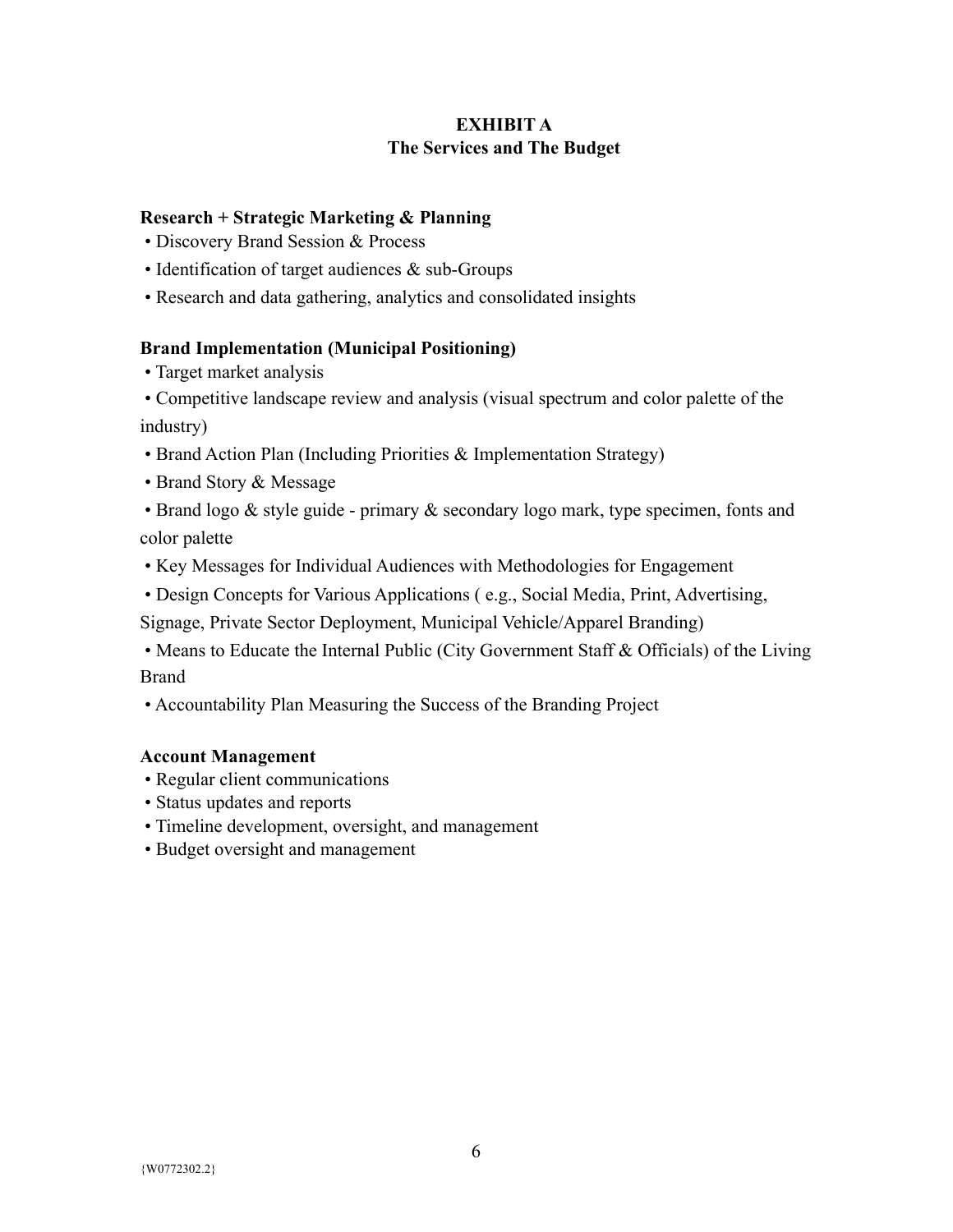### **Visual Assets (Creative Retainer)**

 A monthly creative retainer ensures that our creative department is on call for your creative needs. Should our teams decide that specific assets do not exist or we need to concept something not within the scope, Big (Agency) will provide separate estimates to account for our execution.

Deliverables may include:

• Creative and strategic direction

• Identification and development of creative materials to support brand implementation and public relations efforts

- Identification and creation of social media graphics
- Agency time and costs associated with editing and licensing video assets. It does not include hard costs such as music licensing, sound mixing, or the similar.
- Estimates for printing will be provided as needed

# **Public Relations Planning**

- Public involvement and public outreach strategy and execution
- Media planning and media relations strategies for City Staff & Leaders
- Regional and National media relations and outreach
- Local Brand Education/Public Meetings Planning

# **Public Relations Implementation**

- Campaign launch event
- Implementing public meetings and brand education events
- Media drop and media press kit
- Influencer strategy
- Media list development and media pitching
- Research and identification of successful PR outreach opportunities

 • Identification of possible partnerships and sponsorships aimed at maximizing brand awareness

• Media training for key personnel and spokespersons

# **Reporting & Analytics**

- Campaign launch event
- Implementing public meetings and brand education events
- Media drop and media press kit
- Influencer strategy
- Media list development and media pitching
- Research and identification of successful PR outreach opportunities

 • Identification of possible partnerships and sponsorships aimed at maximizing brand awareness

• Media training for key personnel and spokespersons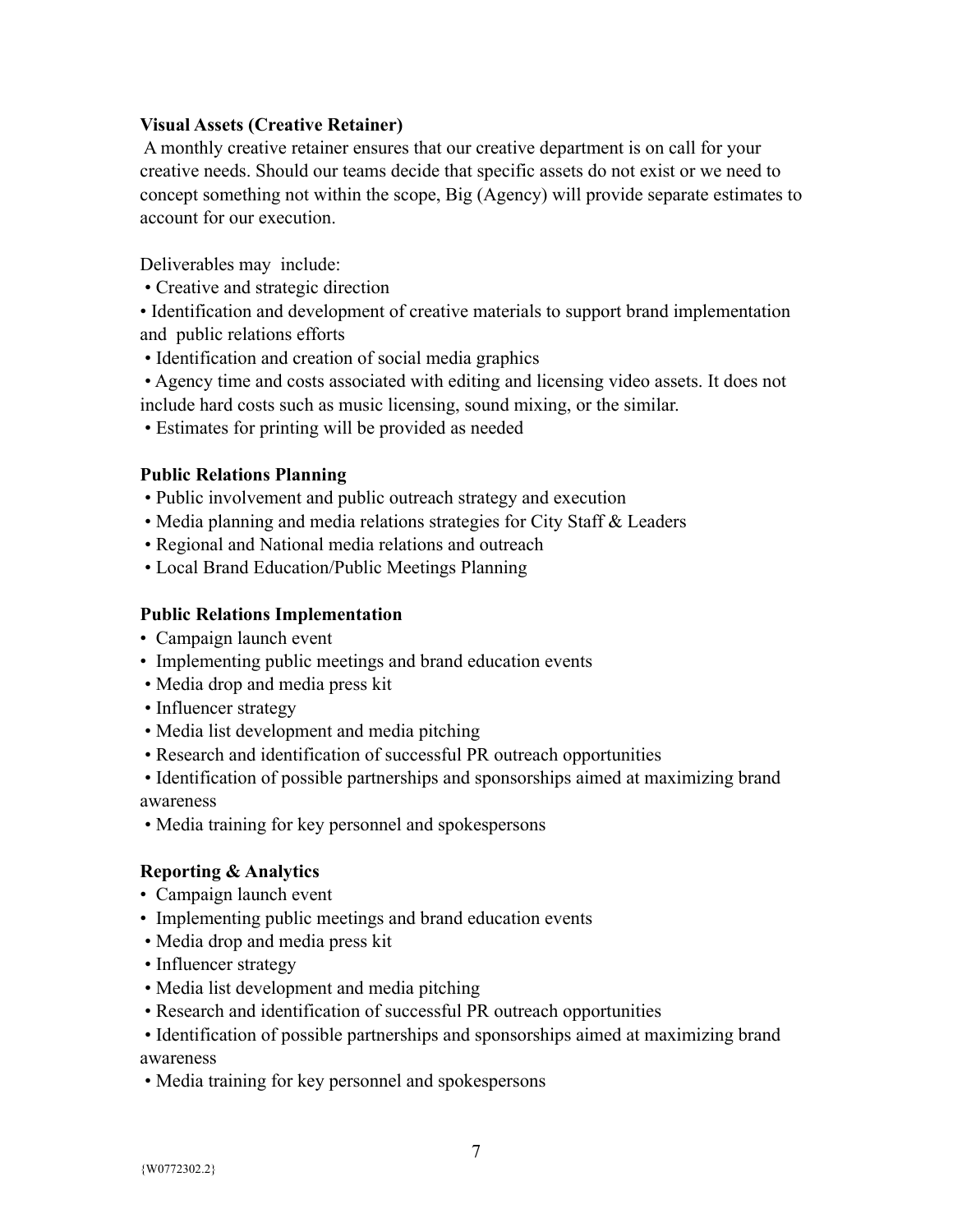# **Content Creation**

- Campaign launch event
- Implementing public meetings and brand education events
- Media drop and media press kit
- Influencer strategy
- Media list development and media pitching
- Research and identification of successful PR outreach opportunities
- Identification of possible partnerships and sponsorships aimed at maximizing brand awareness
- Media training for key personnel and spokespersons

### **Video**

- Campaign launch event
- Implementing public meetings and brand education events
- Media drop and media press kit
- Influencer strategy
- Media list development and media pitching
- Research and identification of successful PR outreach opportunities

 • Identification of possible partnerships and sponsorships aimed at maximizing brand awareness

• Media training for key personnel and spokespersons

### **Collateral Materials**

Materials for public meetings and local brand education event as well as City of Decatur and its partners usage. This budget is for hard costs for production.Materials may include but are not limited to the following:

- Booth table cloth, banner stands, signage
- Stickers
- Brochure
- Posters

### **Initial/Local Media Buys**

For budgeting purposes only, upon approval of a media plan, a media authorization form will be provided for official approval.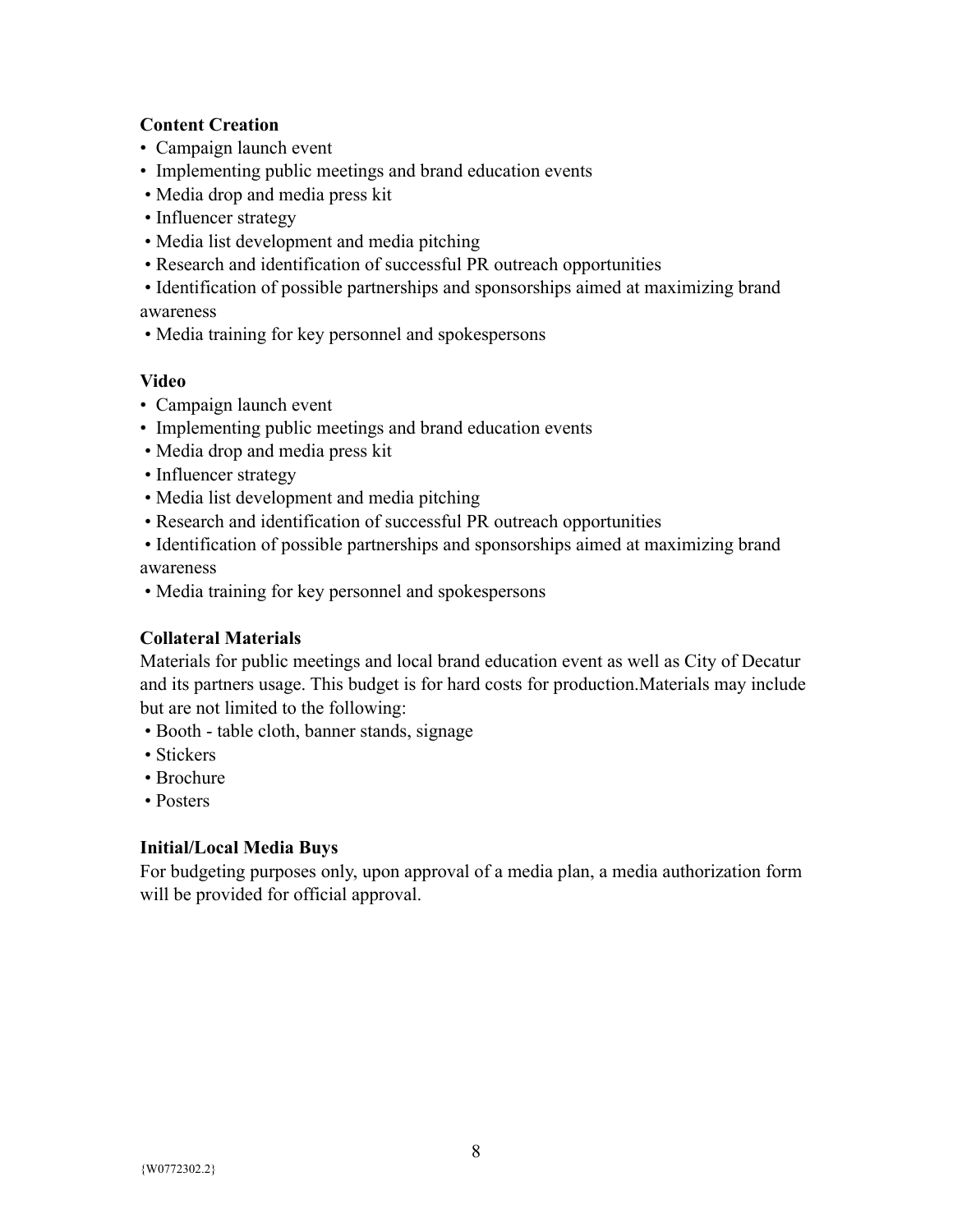| <b>DELIVERABLES</b>                   | <b>TOTAL</b>                                                                                                                                                                                                         | <b>NOTES</b>                                                                                                                                                               |  |  |  |  |  |  |  |
|---------------------------------------|----------------------------------------------------------------------------------------------------------------------------------------------------------------------------------------------------------------------|----------------------------------------------------------------------------------------------------------------------------------------------------------------------------|--|--|--|--|--|--|--|
| <b>Local Branding Initiative</b>      |                                                                                                                                                                                                                      |                                                                                                                                                                            |  |  |  |  |  |  |  |
| <b>Research Costs</b>                 | \$9,000                                                                                                                                                                                                              | One-time fee;<br>Billed upon completion.                                                                                                                                   |  |  |  |  |  |  |  |
| <b>Brand Implementation</b>           | \$60,000                                                                                                                                                                                                             | Billed in thirds.                                                                                                                                                          |  |  |  |  |  |  |  |
| <b>Account Management</b>             | \$22,000                                                                                                                                                                                                             | \$2,000 per month                                                                                                                                                          |  |  |  |  |  |  |  |
| Visual Assets (Creative Retainer)     | \$24,000                                                                                                                                                                                                             | \$4,000 per month                                                                                                                                                          |  |  |  |  |  |  |  |
| <b>Public Relations Planning</b>      | \$7,500                                                                                                                                                                                                              | One-time fee;<br>Billed upon completion.                                                                                                                                   |  |  |  |  |  |  |  |
| Public Relations Implementation       | \$17,000                                                                                                                                                                                                             | \$5,000 month of brand<br>launch; \$2,000 per month<br>subsequently                                                                                                        |  |  |  |  |  |  |  |
| Reporting & Analytics                 | \$2,400                                                                                                                                                                                                              | Quarterly in March and July                                                                                                                                                |  |  |  |  |  |  |  |
| <b>Content Creation</b>               | \$14,000                                                                                                                                                                                                             | \$2,000 per month                                                                                                                                                          |  |  |  |  |  |  |  |
| Video                                 | One-time fee;<br>Billed upon completion. Video<br>production costs are for<br>\$30,000<br>budget purposes only. Upon<br>approval of a full scope of<br>work, a detailed estimate will<br>be submitted for signature. |                                                                                                                                                                            |  |  |  |  |  |  |  |
| <b>Associated Miscellaneous Costs</b> |                                                                                                                                                                                                                      |                                                                                                                                                                            |  |  |  |  |  |  |  |
| Travel                                | \$1,375                                                                                                                                                                                                              | For budgeting purposes only.<br>Includes mileage calculated at<br>.45 per mile and meals for an<br>average of 3-4 people for 11<br>visits estimated at \$125 per<br>visit. |  |  |  |  |  |  |  |
| Collateral materials                  | \$30,000                                                                                                                                                                                                             | Production costs are for<br>budget purposes only. Upon<br>approval of a full scope of<br>work, a detailed estimate will<br>be submitted for signature.                     |  |  |  |  |  |  |  |
| Local media                           | \$50,000                                                                                                                                                                                                             | Media costs are for budget<br>purposes only. Upon approval<br>of a media plan, a detailed<br>media authorization will be<br>submitted for signature.                       |  |  |  |  |  |  |  |
| <b>TOTAL</b>                          | \$267,275                                                                                                                                                                                                            |                                                                                                                                                                            |  |  |  |  |  |  |  |